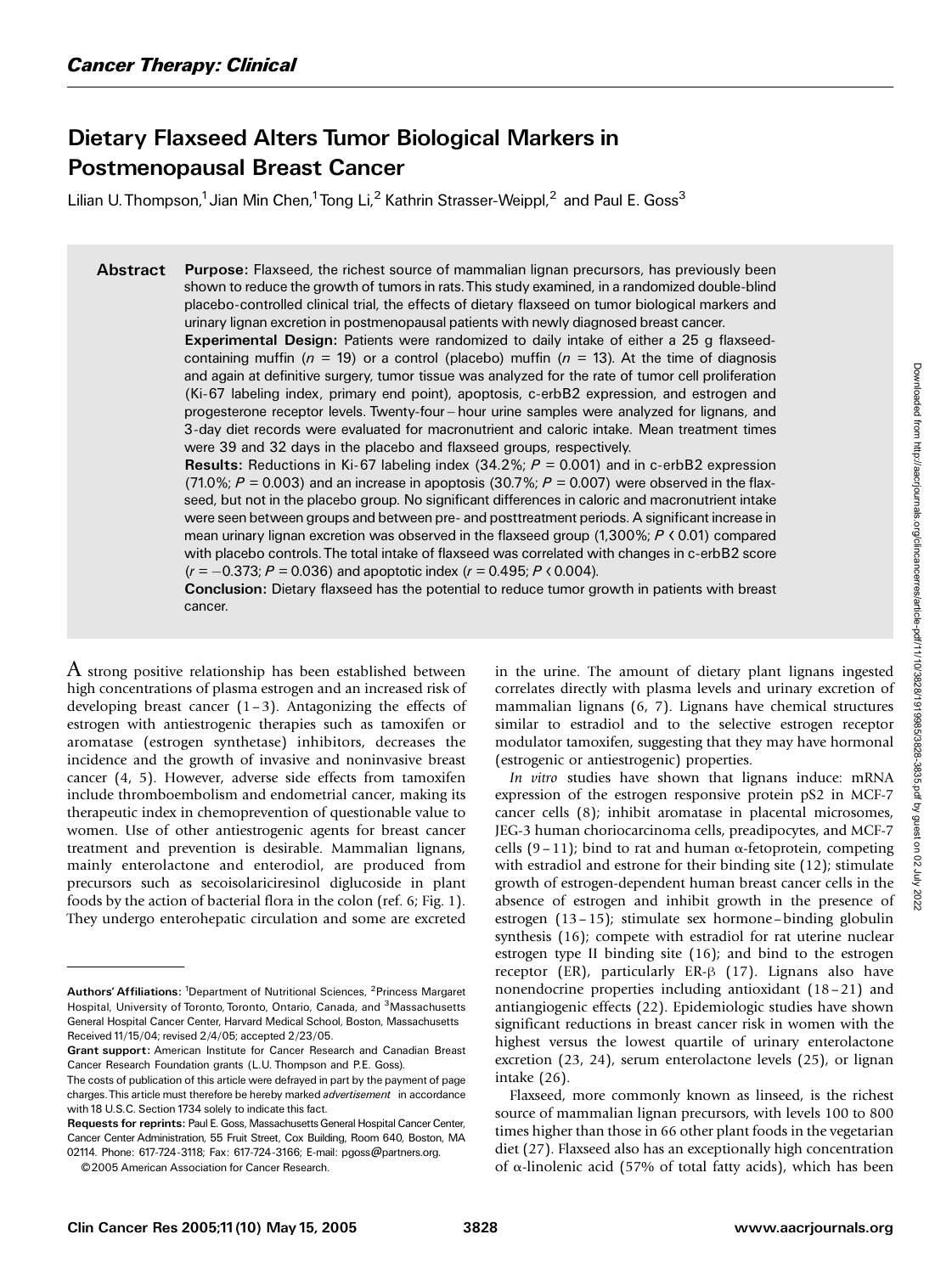

Fig.1. Metabolism of plant lignans to mammalian lignans.

shown in animal and epidemiologic studies to be protective against breast cancer (28). Based on all these data, it is hypothesized that flaxseed might be effective in cancer treatment and prevention. When flaxseed was fed to carcinogen-treated rats at the preinitiation or promotion stages of carcinogenesis, significant reductions in mammary tumor incidence and size were observed (29–31). When it was fed at a time when mammary tumors were already established, the mammary tumors regressed in size (32). Tumor growth and/or the incidence of metastases were also reduced by dietary flaxseed in athymic mice injected with human ER-positive (MCF-7; ref. 33) or ER-negative (MDA MB 435; refs. 34, 35) breast cancer cells. The effect of secoisolariciresinol diglucoside, isolated and purified from flaxseed, was similar to that of flaxseed (32, 36), indicating that the effect of flaxseed was at least in part due to its lignans. Overall, these observations suggest that flaxseed may influence tumor development in breast cancer patients.

The ability to inhibit tumor growth kinetics in a neoadjuvant setting has previously been used as a measure of an agent's effectiveness in other clinical circumstances (37–39). The correlation between the cell proliferation marker Ki-67 and clinical outcome has been validated in several settings including in the comparison between the aromatase inhibitor letrozole and tamoxifen (40). Our study aimed to determine the effects of dietary flaxseed on parameters reflecting tumor growth kinetics and urinary lignan excretion when given preoperatively to newly diagnosed postmenopausal breast cancer patients.

## Materials and Methods

Patients and study design. We conducted a randomized, placebocontrolled, double-blind, prospective study involving postmenopausal patients with primary breast cancer. The patients (from the University Health Network, Toronto) were women who presented with a newly diagnosed lump suspicious for cancer and needed a confirmatory breast core biopsy. Eligibility criteria included: menopause for at least 6 months; histologically diagnosed by core biopsy as having breast carcinoma; not having taken hormone therapy and soy foods or flaxseed within 90 days of the first biopsy; not having taken antibiotics within 3 days of the first biopsy; no known allergy to flaxseed, lactose, wheat or certain spices; had sufficient tissue specimen taken from core biopsy for assessing biomarkers. Sixty-five postmenopausal patients volunteered, but after the initial biopsy, 18 did not meet the criteria of inclusion because their initial tumor was evaluated as benign. Another 15 volunteers withdrew due to difficulty eating a bulky muffin, difficulty traveling to the hospital, depression due to a recent diagnosis of breast cancer, or a busy schedule. Thus, 32 eligible patients were entered into and completed this randomized trial of preoperative dietary intervention. The characteristics of the patients are summarized in Table 1. There were no significant differences in any of the baseline variables.

|                              | Placebo                  | <b>Flaxseed</b>              |  |  |
|------------------------------|--------------------------|------------------------------|--|--|
| $\sqrt{n}$                   | 13                       | 19                           |  |  |
| Age, y (range)               | $64.5 \pm 2.6$ (53-79)   | $70.3 \pm 2.1$ (50-88)       |  |  |
| Weight, kg (range)           | $64.9 \pm 2.6$ (52-84.9) | $68.3 \pm 2.5 (44.3 - 86.8)$ |  |  |
| Treatment time, days (range) | $38.7 \pm 4.4$ (16-76)   | $32.1 \pm 3.0$ (13-55)       |  |  |
| Tumor type (%)               |                          |                              |  |  |
| Ductal                       | 11(84.6)                 | 17 (89.5)                    |  |  |
| Lobular                      | 1(7.7)                   | 1(5.3)                       |  |  |
| Mixed                        | 1(7.7)                   | 1(5.3)                       |  |  |
| Histology grade (%)          |                          |                              |  |  |
| 3                            | 6(46.2)                  | 8(42.1)                      |  |  |
| $\overline{2}$               | 5(38.5)                  | 11(57.9)                     |  |  |
|                              | 2(15.4)                  | 0                            |  |  |
| $ER+$ and $PR+$ (%)          | 11(84.6)                 | 17 (89.5)                    |  |  |
| $ER - or PR - (\%)$          | 2(15.4)                  | 2(10.5)                      |  |  |

NOTE: No significant differences between the two groups by  $\chi^2$  test.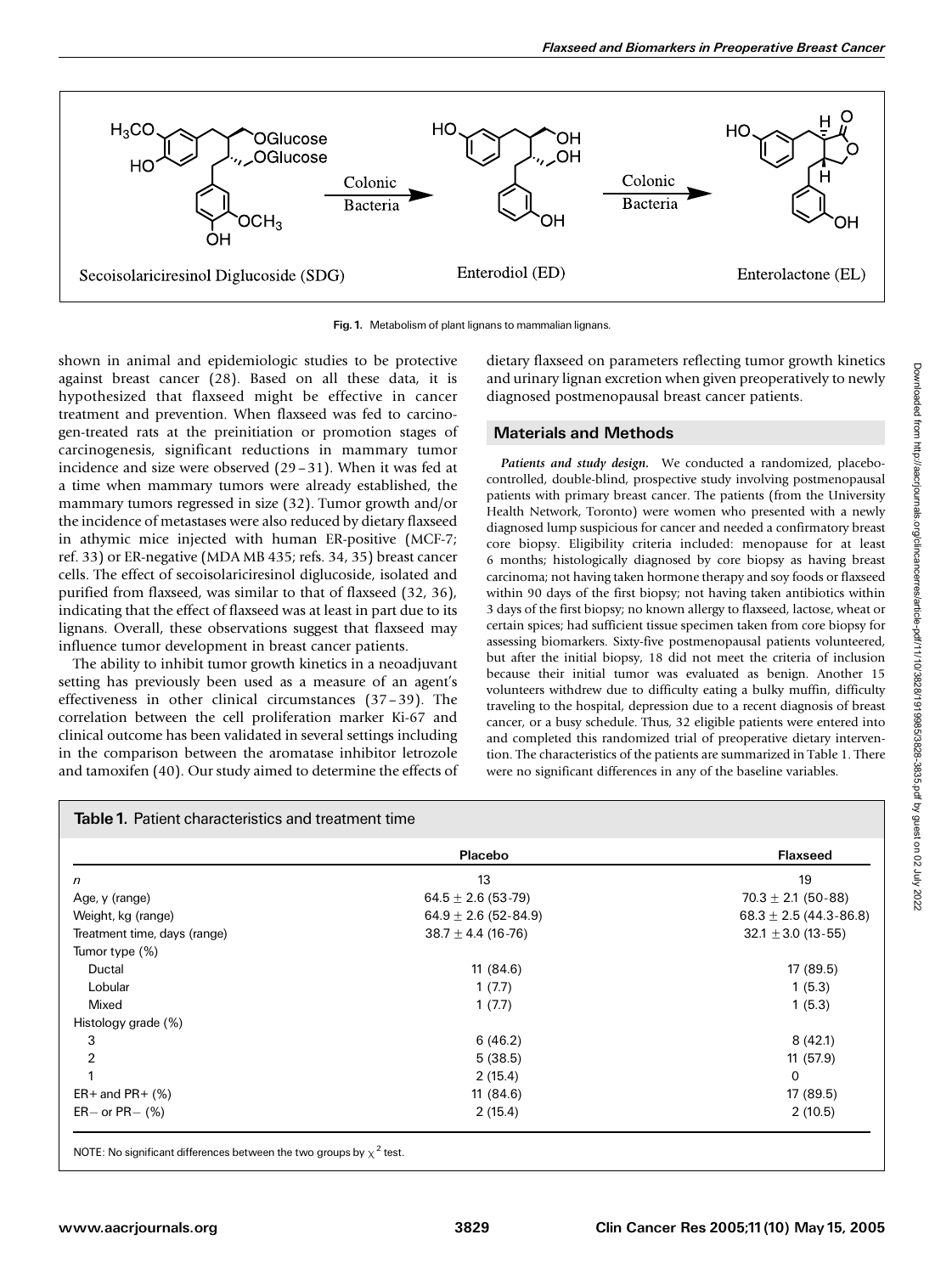Between the time of first biopsy and surgery, patients were randomized to either the treatment or the placebo group. The patients were not stratified but there was a balance in node-positive/negative patients on the two arms. The interval between the first core biopsy and the definitive surgical excision of the tumor was not prescribed by the research protocol but rather was determined by standard practice of care in our institution. Patients in the treatment group ( $n = 19$ ) ate one muffin daily containing 25 g of flaxseed included in their usual diet. Patients in the placebo (control) group ( $n = 13$ ) took the same type of muffin but without flaxseed. To maintain the double-blind status of the study, muffins were packaged in opaque wrappings so the different muffins could not be visually distinguished. The muffin packages were labeled with numerical code before delivery to the research assistant. The research assistant received a list indicating which coded muffin packages were to be dispensed to the subjects. Therefore, neither the patient nor the research assistant knew what muffins were being given. All patients received dietary counseling so that the muffin intake with or without flaxseed would not cause increased caloric intake or weight gain.

Core tumor biopsy tissues at the time of diagnosis and at the time of surgery were analyzed for cell proliferation (Ki-67 labeling index), apoptosis, c-erbB2 expression, and ER and progesterone receptor (PR) expression. Before and prior to the end of treatment, 24-hour urine samples and 3-day diet records were also collected for lignan and nutrient intake analysis, respectively.

The study was approved by the Human Subjects Ethics Committee of the University of Toronto and the Toronto Hospital Human Experimentation Committee. All patients provided written informed consent before participation.

Study muffins. Study muffins were prepared in the standard manner by Canada Bread Co. (Toronto, ON, Canada). They contained similar ingredients and were prepared to contain 20.7 g white wheat flour for flaxseed muffins or 20.7 g whole-wheat flour for placebo muffins. Flaxseed muffins contained 25 g ground flaxseed. Placebo muffins were prepared with whole-wheat flour instead of white wheat flour to raise the dietary fiber content closer to that of the flaxseed muffins. All muffins were formulated to be isocaloric and equivalent in fat, protein, and dietary fiber. Hence additional canola oil (10 g) was added to placebo muffins but not to the flaxseed muffins. Muffins were also flavored with nutmeg, cinnamon, and vanilla extract to help maintain subject blindness. All flaxseed came from the same source (Omega Products, Melfort, Saskatchewan, Canada) and batch, and contained 2 mg of secoisolariciresinol diglucoside per gram. The patients kept their weekly supply of muffins at  $-20^{\circ}$ C and defrosted them as needed. They ate one muffin per day at breakfast time. Any uneaten muffins or portions thereof were returned and weighed. The total intake of flaxseed was estimated as 25 g  $\times$  treatment days  $$ uneaten amounts.

Tumor analysis by immunohistochemistry. For Ki-67, c-erbB2, ER, and PR analysis, 5  $\mu$ m sections of formalin-fixed, paraffin-embedded tissues were stained immunohistochemically (33, 34). Briefly, sections were treated with 3% aqueous  $H_2O_2$  and microwaved in 10 mmol/L citrate buffer (pH 6.0). The primary antibodies (Dako, Mississauga, Ontario, Canada) were diluted with the Dako Diluent buffer as follows: Ki 67 (MIB-1) 1:100, c-erbB2 (rabbit anti-human) 1:500, ER (ID5) 1:100, and PR (PgR 636) 1:100. The sections with antibody were incubated at  $4^{\circ}$ C overnight, and then treated with Dako's labeled streptavidin-biotin system kit (Universal LSAB 2 Kit) and AEC+ substrate-chromogen (Dako) with a light counterstain of hematoxylin.

For the apoptosis assay, in situ terminal deoxynucleotidyl transferase-mediated dUTP-biotin nick end-labeling was used with ApopTag Detection Kit (Intergen, Purchase, NY) according to the manufacturer's protocol. Briefly, sections were pretreated with proteinase K (20  $\mu$ g/mL), and then incubated in a reaction mixture containing terminal transferase and digoxigenin dUTP at  $37^{\circ}$ C for 1 hour, followed by antidigoxigenin antibody coupled to horseradish

peroxidase for 30 minutes. Diaminobenzidine was used to detect the immunoreactivity, with counterstain of methyl green.

Positive and negative (diluent buffer) controls were used for each staining batch. The pre- and posttreatment sections of the same subject were stained at the same time. Slides were read under a light microscope at 400 $\times$ , and a minimum of 1,000 cells from 5 to 10 randomly selected fields were counted. The specimens were blinded from the reader in terms of treatment groups and being pre- or posttreatment samples. The Ki-67 labeling index and apoptotic index were calculated as the percentage of positive cells over total cells counted. The H-score was used to assess the expression of c-erbB2, ER, and PR. The staining intensity was evaluated as negative (0), weak (1), medium (2), and strong (3) and multiplied by the number of cells with such intensity. The score was then calculated as:  $[(1 \times$  cell number + 2  $\times$  cell number +  $3 \times$  cell number) / total cell number] (34, 41). The scoring system, which combined the fraction of positive cells and staining intensity, provides more meaningful changes elicited by the treatment than staining intensity alone.

Diet record and urinary lignan analysis. Flaxseed intake was recorded daily. At baseline and before surgery, three food records (2 weekdays and 1 weekend day) were recorded by subjects and analyzed for intake of calories and macronutrients based on the condensed Canadian Nutrient File (42). Urinary lignan analysis was conducted by gas chromatography-mass spectrometry, as previously described by our group (7, 43).

Statistical analysis. Study subjects were randomly assigned to receive either flaxseed or placebo muffins using a technique of random permutation. The study was designed to detect a minimum change of 20% within the specified pre- and posttreatment arms, and a 30% difference between the two treatment groups in percent change in biological markers, specifically Ki-67 labeling index as the primary end point. Thus, the aim was to accrue a minimum of 10 to 15 patients in each group to reach a power of 80% for a two-sided test with  $\alpha$ -value of 0.05.

Baseline (pretreatment) differences between the two treatment arms were assessed by the Mann-Whitney test. The changes in each of the biological variables during the pre- and posttreatment within the specified treatment arms were analyzed by the Wilcoxon signed rank test, which takes into account the magnitude of the changes seen as well as the direction (increase or decrease). Percentage change in the values of each of the biological markers was calculated for each patient in the placebo and flaxseed groups, and was compared by using the Mann-Whitney test. Spearman's correlation coefficient test was used to determine the relationships among paired variables such as biomarkers versus demographic characteristics or length of treatment. All statistical tests of significance ( $P < 0.05$ ) were two-tailed. Statistical analyses were done using SigmaStat (Jandel Scientific, San Rafael, CA).

## **Results**

Muffin intake compliance was good (95.4% in the placebo and 92.5% in the flaxseed group) and did not differ significantly between the groups. This translated into a significant increase (1,300%;  $P < 0.01$ ) in mean urinary lignans in the flaxseed group but not in the placebo group (Table 2). The only side effects reported were abdominal fullness and increased bowel movements. No significant differences in caloric and macronutrient intake were observed between the treatment groups and between the pre- and posttreatment periods (data not shown). The mean treatment times were 32 and 39 days (median 30 and 37 days) for the flaxseed and placebo groups, respectively (Table 1).

Table 2 and Fig. 2 summarize the results of biological markers measured in tumor specimens pre- and posttreatment. No significant differences between the treatment groups were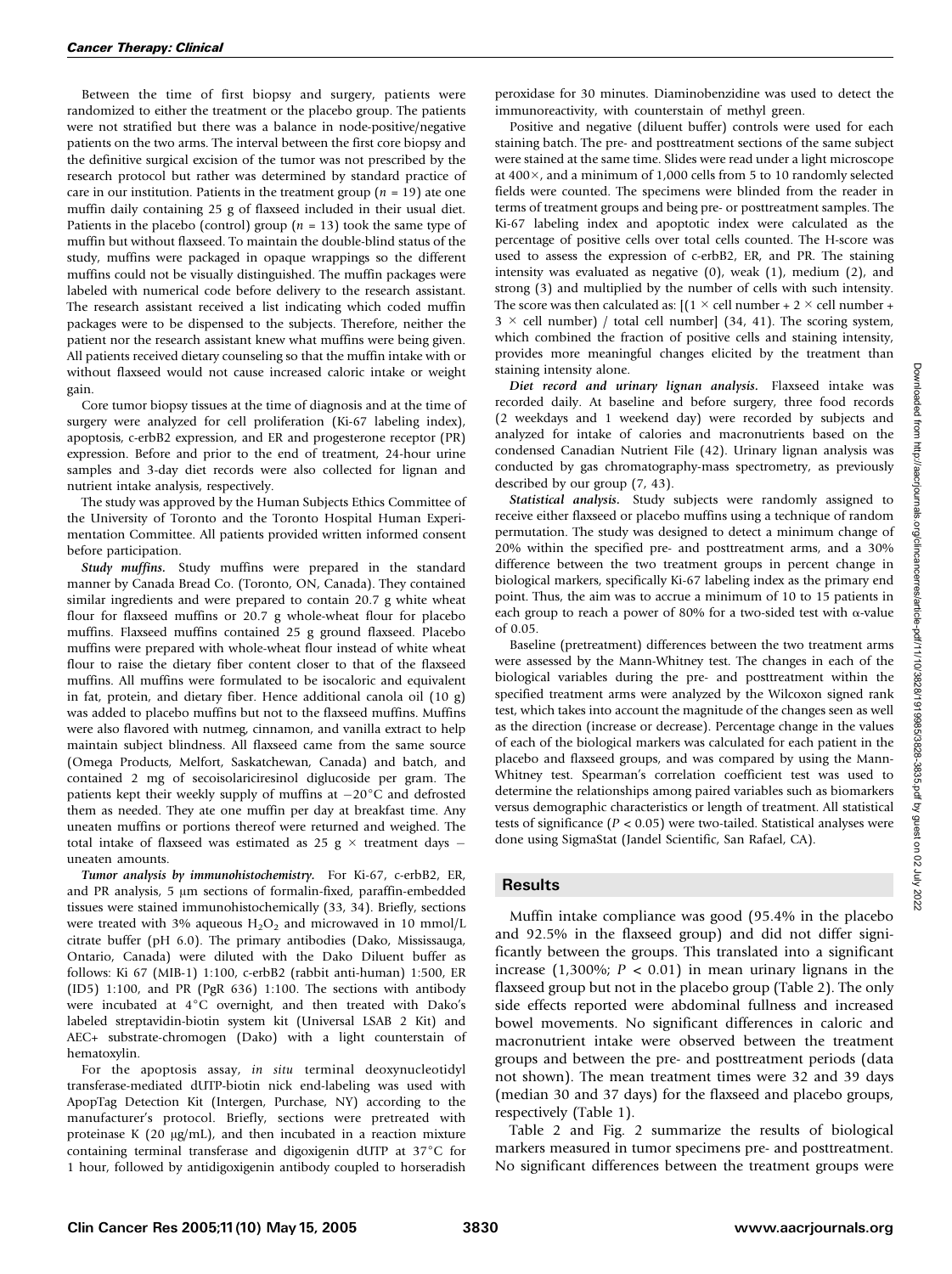|                                  | Placebo           |                   | <b>Flaxseed</b>   |                         |  |  |
|----------------------------------|-------------------|-------------------|-------------------|-------------------------|--|--|
|                                  | Pre               | Post              | Pre               | Post                    |  |  |
| Urinary lignans ( $\mu$ mol/L/d) |                   |                   |                   |                         |  |  |
| Median (25-75%)                  | $2.8(2.3-3.3)$    | $0.9(0.2-2.3)$    | $1.0(0.9-10.0)$   | 58.7 (9.0-128.5)*       |  |  |
| (Mean $\pm$ SE)                  | $(2.8 \pm 0.3)$   | $(1.2 \pm 0.8)$   | $(5.1 \pm 2.5)$   | $(71.5 \pm 28.4)$       |  |  |
| Ki-67 index (%)                  |                   |                   |                   |                         |  |  |
| Median (25-75%)                  | 15.1 (9.1-21.0)   | $12.0(9.5-16.2)$  | 15.2 (12.1-23.8)  | 10.0 $(6.9-17.4)^*$     |  |  |
| (Mean $\pm$ SE)                  | $(15.8 \pm 2.5)$  | $(13.7 \pm 2.6)$  | $(18.1 \pm 2.0)$  | $(12.6 \pm 1.6)$        |  |  |
| Apoptosis index (%)              |                   |                   |                   |                         |  |  |
| Median (25-75%)                  | $0.87(0.75-1.1)$  | $0.94(0.77-1.26)$ | $0.88(0.6-1.07)$  | $1.15(0.89 - 1.72)^{*}$ |  |  |
| (Mean $\pm$ SE)                  | $(1.04 \pm 0.15)$ | $(1.08 \pm 0.15)$ | $(0.89 \pm 0.09)$ | $(1.44 \pm 0.24)$       |  |  |
| C-erbB2 score                    |                   |                   |                   |                         |  |  |
| Median (25-75%)                  | $0.2(0.09-1.17)$  | $0.31(0.06-0.69)$ | $0.31(0.12-0.84)$ | $0.09(0.04-0.6)^{*}$    |  |  |
| (Mean $\pm$ SE)                  | $(0.58 \pm 0.20)$ | $(0.53 \pm 0.18)$ | $(0.47 \pm 0.09)$ | $(0.34 \pm 0.10)$       |  |  |
| ER score                         |                   |                   |                   |                         |  |  |
| Median (25-75%)                  | $1.01(0.13-1.27)$ | $0.70(0.17-1.06)$ | $0.78(0.48-1.0)$  | $0.81(0.53-0.98)$       |  |  |
| (Mean $\pm$ SE)                  | $(0.72 \pm 0.17)$ | $(0.65 \pm 0.13)$ | $(0.75 \pm 0.10)$ | $(0.79 \pm 0.12)$       |  |  |
| PR score                         |                   |                   |                   |                         |  |  |
| Median (25-75%)                  | $0.1(0.02-0.26)$  | $0.07(0.01-0.40)$ | $0.11(0.01-0.28)$ | $0.14(0.09-0.33)$       |  |  |
| (Mean $\pm$ SE)                  | $(0.19 \pm 0.07)$ | $(0.17 \pm 0.06)$ | $(0.2 \pm 0.05)$  | $(0.21 \pm 0.04)$       |  |  |

|  | Table 2. Effect of flaxseed on urinary lignan excretion and breast tumor biomarkers |  |  |  |  |  |  |  |  |  |
|--|-------------------------------------------------------------------------------------|--|--|--|--|--|--|--|--|--|
|--|-------------------------------------------------------------------------------------|--|--|--|--|--|--|--|--|--|

Abbreviations: Pre, pretreatment; Post, posttreatment; ER, estrogen receptor; PR, progesterone receptor.

 $*$  P  $\leq$  0.01 posttreatment versus pretreatment by Wilcoxon signed rank test (details in Fig. 2).

observed in baseline values of all tumor variables. After completion of treatment, decreases in tumor cell proliferation and c-erbB2 expression, and an increase in cell apoptosis were observed in both groups but a greater number of patients showed these changes in the flaxseed (74-84%) than in the placebo group (54-61%). Tumor cell proliferation (Ki-67 labeling index; Fig. 2A) significantly decreased by 34.2% (median), the apoptotic index (Fig. 2B) significantly increased up to 30.7% (median) and the expression of c-erbB2 (Fig. 2C) significantly decreased by 71.0% (median) in the flaxseed, but not in the placebo group. No significant differences in ER and PR levels were seen between the pre- and posttreatment periods in any group.

A comparison between the two groups for the percentage of changes in pre- and posttreatment in individual subjects is illustrated in Fig. 3. The percentage of changes in urinary lignan excretion (Fig. 3A), apoptotic index (Fig. 3C), and cerB2 score (Fig. 3D) were significantly higher ( $P < 0.05$ ) in the flaxseed group than in the placebo group. The percent change in Ki-67 labeling index (Fig. 3B) was also higher in the flaxseed than in the placebo group, but did not reach statistical significance. No significant differences in the percentage of changes in ER and PR levels were found between the two groups (Fig. 3E and F).

The total intake of flaxseed was significantly correlated with changes in c-erbB2 score  $(r = -0.373; P = 0.036)$  and apoptotic index ( $r = 0.495$ ;  $P < 0.004$ ), but not with changes in Ki-67 labeling index, ER, or PR. No significant relationship was observed between patient age and weight, baseline tumor characteristics such as tumor grade and ER or PR status, and the changes observed during the treatment period (data not shown).

## **Discussion**

Our study shows that daily intake of 25 g flaxseed can significantly reduce cell proliferation, increase apoptosis, and affect cell signaling by reducing c-erbB2 expression of human breast cancer cells. The percentage of reduction in tumor c-erbB2 expression and percentage of increase in cell apoptosis did not relate to baseline tumor characteristics, i.e., patient age, weight, tumor grade, ER, and PR status, but they significantly correlated with the total amount of flaxseed eaten. Although reductions in cell proliferation and c-erbB2 expression and an increase in apoptosis were also observed in some patients in the placebo group; they were small and insignificant. They may be attributed to other phytochemicals such as antioxidants, phytic acid, phytoesterols, minerals, and vitamins in the whole wheat flour used in the placebo muffin, which have been related to reduced cancer risk (44).

Expression of c-erbB2 (HER2) has been associated with more aggressive phenotypes of breast cancer and an increased potential for forming metastases (45–47). In addition, it plays a role in cell differentiation, adhesion, and motility (48, 49). In recent studies, a negative correlation between HER1/2 expression and response to antiestrogenic, but not aromatase inhibitor therapy, has been shown (39). Our results therefore suggest that the intake of flaxseed has the potential to delay disease progression of preinvasive or invasive breast cancer by changing the phenotype of the cancer cells to a less aggressive form. The changes caused by flaxseed have also been shown by other endocrine agents such as tamoxifen (37, 40, 50), faslodex (51), raloxifene (41), and the aromatase inhibitors vorozole (52), letrozole (37, 38, 40), and anastrozole (38). A recent study concluded that the magnitude of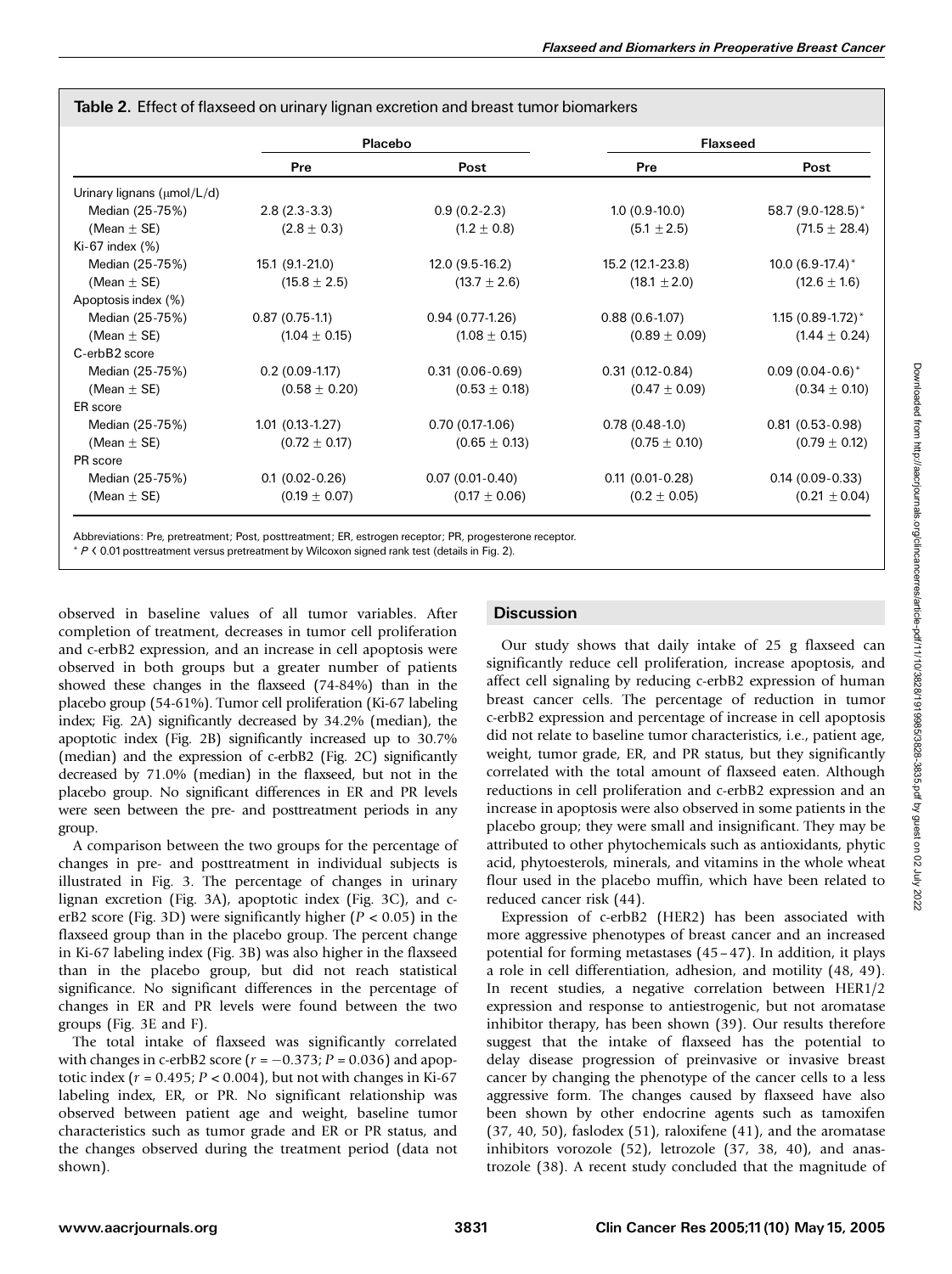Ki-67 reduction can be taken as a surrogate end point biomarker for the efficacy of endocrine agents in breast cancer treatment, and that the efficacy of breast cancer endocrine therapy is dependent on the successful induction of the arrest of cell proliferation (40). This is the basis for numerous ongoing trials of novel endocrine agents and cell signaling inhibitors in the preoperative setting.

The results of most of the previous studies are not comparable with the present study because the treatment duration in neoadjuvant trials is usually at least 12 weeks. In the studies with shorter treatment duration (i.e., preoperative studies), the reduction in Ki-67 labeling index induced by tamoxifen was higher than that achieved by flaxseed in our study (50). For example, using a similar experimental design, daily treatment with 20 mg tamoxifen for a median of 21 days (range 6-65 days), resulted in a 46.4% reduction in Ki-67



Fig. 2. Individual change in (A) Ki-67 labeling index; (B) apoptosis index; (C) c-erbB2 score in patients following treatment with placebo or flaxseed (Wilcoxon signed rank test).

labeling index (50). This is higher than the 34.2% decrease observed with 25 g flaxseed treatment in our study. In another study, treatment with raloxifene for 14 days resulted in a reduction in Ki-67 labeling index of 21% (41). However, flaxseed is a well-tolerated dietary intervention rather than a medication with concomitant side effects. The only side effects reported by subjects were increased abdominal fullness and bowel movements due to the high fiber content of flaxseed. As an increase in bowel movement may be desirable for patients with low fiber intake and chronic constipation, this effect may not be considered adverse compared to other side effects seen with breast cancer drugs such as tamoxifen or aromatase inhibitors (4). In ovariectomized athymic mice, no adverse effect on the major organs including the uterus (33) and bones<sup>4</sup> were observed after feeding 10% dietary flaxseed for up to 21 weeks, indicating that moderate intake of flaxseed is relatively safe.

The results of this clinical trial are in agreement with previous clinical and preclinical studies showing antitumor effects of flaxseed in prostate cancer patients (53), carcinogentreated rats (32), athymic mice with established ER-positive (33), or ER-negative breast cancers (34, 35), and tumor-bearing transgenic mice (54). The 5% or 10% flaxseed diet used in the animal studies is approximately equivalent to 25 to 30 g of flaxseed given to patients with breast or prostate cancer, depending on the amount of other foods consumed. Our results are also in line with epidemiologic studies showing that high levels of lignan intake (26), plasma or urinary excretion of mammalian lignans (23 – 25) or high levels of  $\alpha$ -linolenic acid in adipose tissues (28) are associated with a reduced risk of breast cancer.

The mechanisms by which lignans exert their protective effects against hormone-related cancers have not yet been definitively clarified. In previous studies, investigators have focused on the ability of lignans to antagonize estrogen metabolism and action  $(9-11, 55, 56)$ . The daily intake of 25 g flaxseed by postmenopausal women has been shown in our previous studies to increase the urinary levels of  $2/16\alpha$ OHE1, indicating a reduction in estrogenic and potentially carcinogenic effects (56). It has been hypothesized that the lignans act as antiestrogens by competing with estradiol for binding to the ER. The mammalian lignan enterolactone has also been shown to inhibit the activity of aromatase  $(9-11)$ , leading to a reduction of endogenous estrogen synthesis.

The effects of flaxseed in patients with ER-positive tumors may in part be attributed to the high concentration of lignans and  $\alpha$ -linolenic acid in flaxseed (32) and their effects on estrogen metabolism. However, ER-negative tumors also showed a reduction in cell proliferation and increased apoptosis, indicating that flaxseed may have influenced the tumor through both endocrine and nonendocrine mechanisms. The hormoneindependent effects of flaxseed may be due to the antioxidant and antiangiogenic properties of its lignans or due to other mechanisms. Enterodiol and enterolactone as well as their precursors secoisolariciresinol diglucoside and hydroxymatairesinol have hydroxyl-radical scavenging properties (18–20). For example, short-term feeding of rats with flaxseed or secoisolariciresinol diglucoside has a sparing effect on hepatic endogenous

<sup>&</sup>lt;sup>4</sup> K. Power, N. Saarinen, J.M. Chen, W.E. Ward, L.U. Thompson, unpublished data.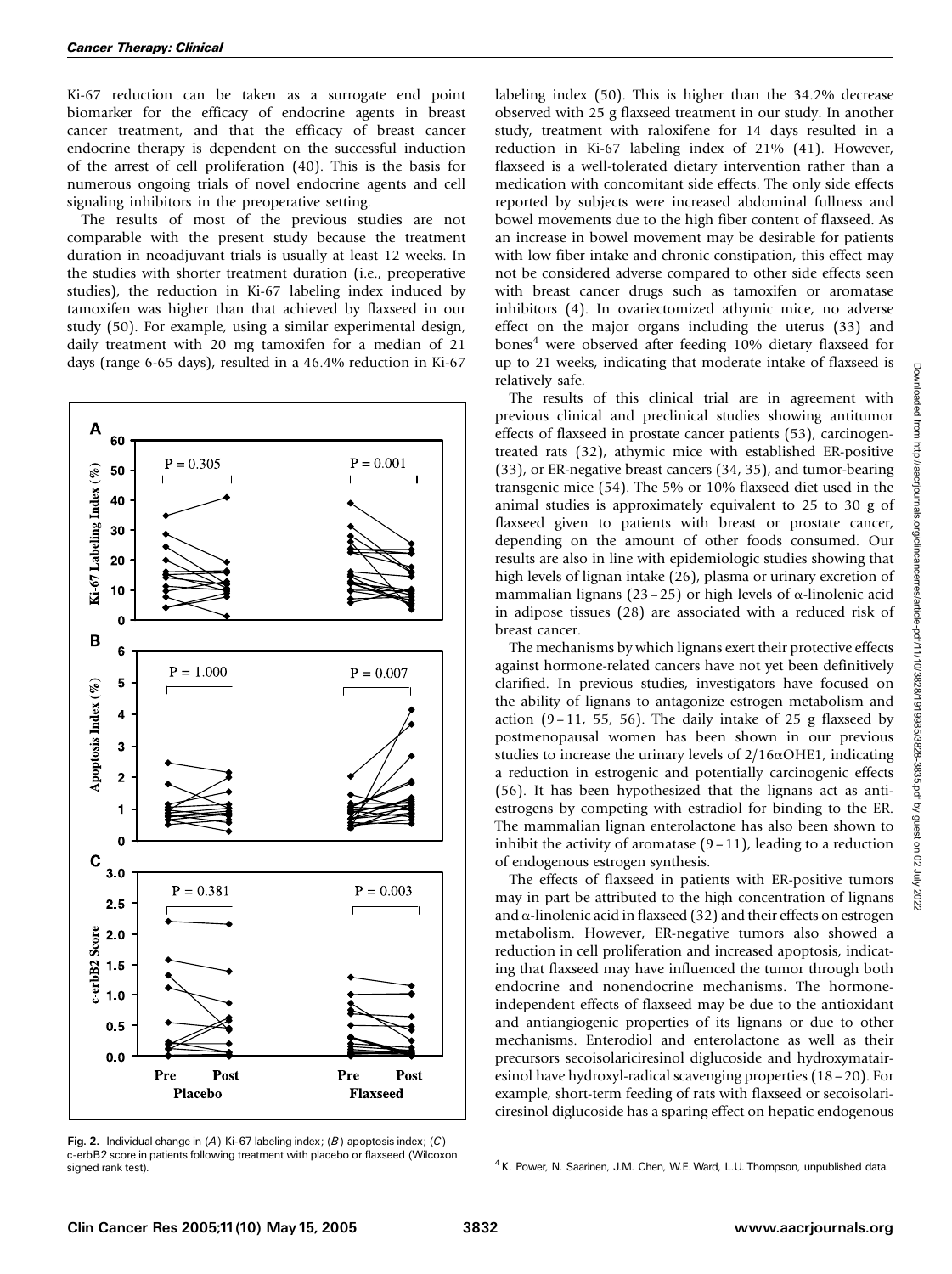

Fig.3. Median percentage change of urinary lignan excretion and biomarkers in subjects during the period of pre- and posttreatment in placebo and flaxseed.  $A$ , urinary lignan;  $B$ , Ki-67 labeling index; C, apoptosis index; D, c-erbB2 score;  $E$ , estrogen receptor index;  $F$ , progesterone receptor index. \*, P < 0.05 versus placebo by Mann-Whitney test.

antioxidant status in young rats (21). The antiangiogenic effects of flaxseed are supported by numerous preclinical studies. For example, we have observed a reduction in human tumor growth, metastases, and vascular endothelial growth factor in athymic mice fed flaxseed (33–35). The mammalian lignan enterolactone also decreases the proliferation of endothelial cells *in vitro*  $(22)$  and inhibits aromatase  $(9-11)$ .

The nonendocrine effect of flaxseed on tumor cells could also include inhibition of growth factor pathways. In addition to reducing tumor c-erbB2 expression in our study and in the mammary gland of rats (57), we have also found previously that flaxseed can significantly decrease the plasma levels of insulin-like growth factor 1 in carcinogen-treated rats (58) and tumor insulin–like growth factor 1 and epidermal growth factor receptor levels when athymic mice were injected with ER-negative breast cancer cells (34).

Another possible antitumorigenic effect of flaxseed is related to  $\alpha$ -linolenic acid, an  $n-3$  fatty acid. An equivalent amount of a-linolenic acid–rich oil in 5% flaxseed has been shown to reduce the growth of established tumors in carcinogen-treated rats (32), possibly by contributing to the antiangiogenic effects of flaxseed (59–61) or by other antitumor mechanisms such as effects on humoral and cell-mediated immunity, alteration of growth factor–binding sites, and formation of cytotoxic lipid peroxidation products (62).

It was previously hypothesized that flaxseed might interfere with the antiestrogenic effects of tamoxifen due to its endocrine properties (33). However, our studies in athymic mice with established ER-positive human breast tumors (MCF-7) have shown that, in the short-term, flaxseed enhances the effectiveness of tamoxifen in reducing tumor growth, both in the presence of high and low levels of estrogen (33). In vitro studies have also shown that the steps involved in cancer metastases, i.e., invasiveness and adhesiveness of human tumor cells, are reduced to a greater extent by the lignans in combination with tamoxifen than by either one alone (63).

Our study is small and the results need to be confirmed in a larger number of patients for a longer treatment period before it can be definitively concluded that flaxseed has the potential to reduce the growth and invasiveness of breast cancer. Its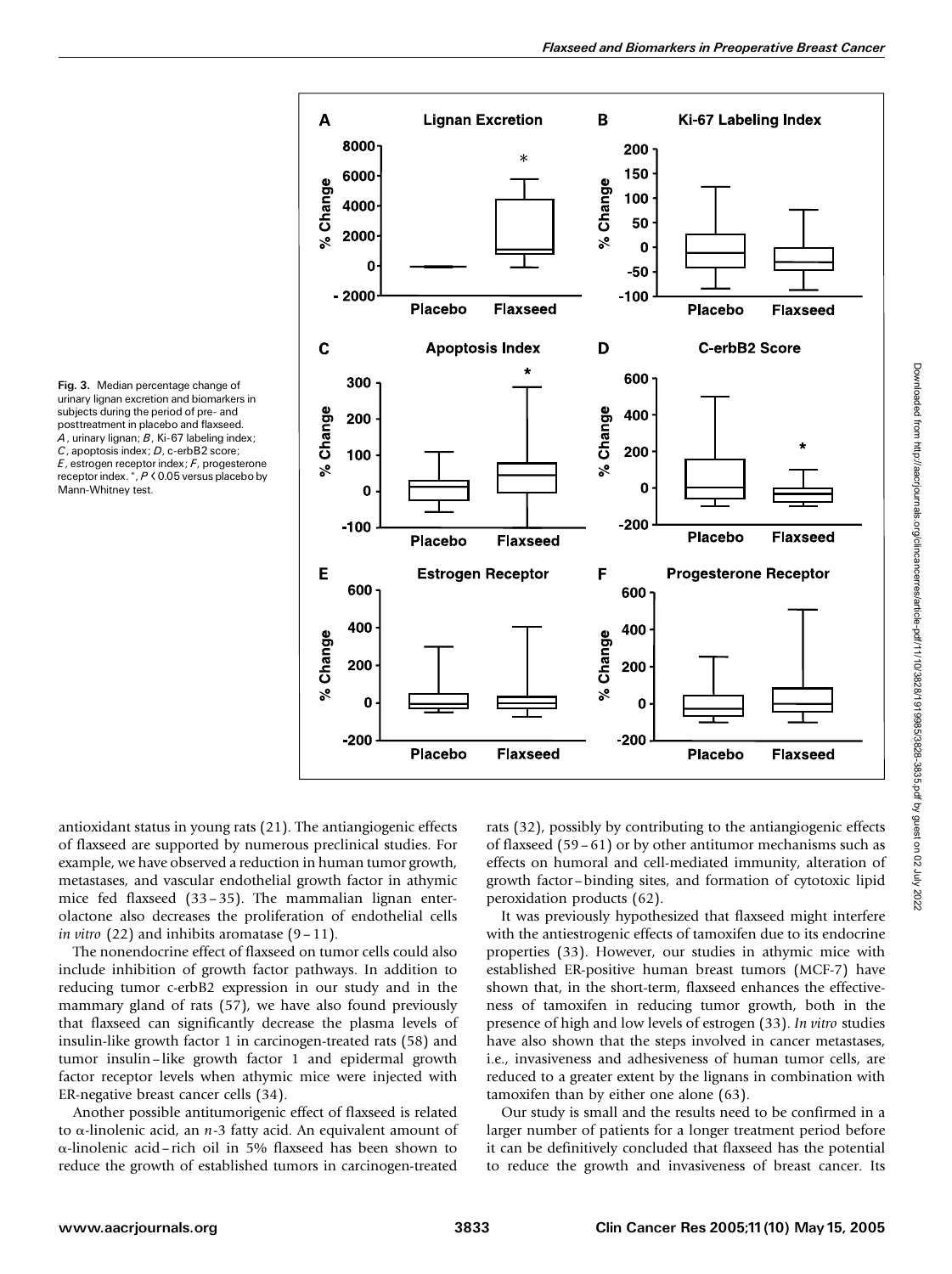excellent tolerability, however, may make flaxseed particularly attractive for studies in breast cancer prevention, where healthy women should be offered well-tolerated interventions for long-term use. The interaction of flaxseed and its lignan and oil components with other hormonally active agents also needs to be addressed in the future. If the therapeutic index seen in this short-term study can be sustained over a long-term period, flaxseed, which is inexpensive and readily

## References

- 1. Rose DP. Diet, hormones and cancer. Annu Rev Public Health  $1993:14:1 - 17$ .
- 2. Clemons M, Goss PE. Mechanisms of disease: estrogen and the risk of breast cancer. N Engl J Med 2001; 344:276-85.
- 3. Adlercreutz H. Western diet and Western disease: some hormonal and biochemical mechanisms and associations. Scand J Clin Lab Invest 1990;50:3 ^ 23.
- 4. Clemons M, Danson S, Howell A. Tamoxifen (Nolvadex): a review. CancerTreat Rev 2002;28:165-80.
- 5. Smith IE, Dowsett M. Aromatase inhibitors in breast cancer. N Engl J Med 2003;348:2431-42.
- 6.Thompson LU. Analysis and bioavailability of lignans. In Thompson LU, Cunnane SC, editors. Flaxseed in human nutrition, 2nd ed. Champaign: AOCS Press; 2003, p. 92-116.
- 7. Nesbitt PD, LamY, Thompson LU. Human metabolism of mammalian lignan precursors in raw and processed flaxseed. Am J Clin Nutr 1999;69:549-55.
- 8. Sathyamoorthy N, Wang TTY, Phang TM. Stimulation of pS2 expression by diet-derived compounds. Cancer Res 1994;54:957-61.
- 9. Adlercreutz H, Bannwart K,Wahala T, et al. Inhibition of human aromatase by mammalian lignans and isoflavonoid phytoestrogens. J Steroid Biochem Mol Biol 1993:44:147 - 53.
- 10.Wang C, MakelaT, HaseT, Adlercreutz H, Kurzer MS. Lignans and flavonoids inhibit aromatase enzyme in human preadipocytes. J Steroid Biochem Mol Biol 1994;50:205 ^ 12.
- 11. Brooks JD, Thompson LU. Mammalian lignans and genistein decrease the activities of aromatase and 17ß-hydroxysteroid dehydrogenase in MCF-7 cells. J Steroid Biochem Mol Biol. In press 2005.
- 12. Garreau B, Vallette G, Adlercreutz H, et al. Phytoestrogens: new ligands for rat and human  $\alpha$ -fetoprotein. Biochem Biophys Acta 1991;1094:339-45.
- 13. Mousavi Y, Adlercreutz H. Enterolactone and estradiol inhibit each other's proliferative effect on MCF-7 breast cancer cells in culture. J Steroid Biochem Mol  $B$ iol 1992;41:615 - 9.
- 14.WelshonsWV, Murphy CS, Koch R, Calaf G, Jordan VC. Stimulation of breast cancer cells in vitro by the environmental estrogen enterolactone and the phytoestrogen equol. Breast Cancer Res Treat 1987;10:  $169 - 75.$
- 15. Wang C, Kurzer MS. Effect of phytoestrogens on DNA synthesis in MCF-7 cells in the presence of estradiol or growth factors. Nutr Cancer 1998;31:  $90 - 100.$
- 16. Adlercreutz H, MousaviY, Clark J, et al. Dietary phytoestrogens and cancer: in vitro and in vivo studies. J Steroid Biochem Mol Biol 1992;41:331 ^ 7.
- 17. Saarinen NM,Warri A, Makela SI, et al. Hydroxymatairesinol, a novel enterolactone precursor with antitumor properties from coniferous tree (Picea abies). Nutr Cancer 2000;36:207-16.
- 18. Kitts DD, Yuan YV, Wijewickreme, Thompson LU. Antioxidant activity of the flaxseed lignan secoisolariciresinol diglycoside and its mammalian lignan metabolites enterodiol and enterolactone. Mol Cell Biochem 1999:202:91-100.
- 19. Prasad K. Hydroxyl radical- scavenging property of secoisolariciresinol diglucoside (SDG) isolated from flaxseed. Mol Cell Biochem 1997;168:117 ^ 23.
- 20. Kangas L, Saarinen N, Mutanen M, et al. Antioxidant and antitumor effects of hydroxymatairesinol

(HM-3000, HMR), a lignan isolated from the knots of spruce. Eur J Cancer Prev 2002;11:S48 ^ 57.

- 21. Yuan YV, Rickard SE, Thompson LU. Short term feeding of flaxseed or its lignan has minor influence on in vivo hepatic antioxidant status in young rats. Nutr Res 1999;19:1233 ^ 43.
- 22. Fotsis T, Pepper M, Adlercreutz H, et al. Genistein, a dietary-derived inhibitor of in vitro angiogenesis. Proc Natl Acad Sci U S A 1993;90:2690-4.
- 23. Ingram D, Sanders K, Kolybaba M, Lopez D. Casecontrol study of phyto-oestrogens and breast cancer. Lancet  $1997:350:990 - 4$ .
- 24. Dai Q, Franke AA, Jin F, et al. Urinary excretion of phytoestrogens and risk of breast cancer among Chinese women in Shanghai. Cancer Epidemiol Biomarkers Prev 2002;11:815 ^ 21.
- 25. Pietienen P, Stumpf K, Mannisto S, Kataja V, Uusitupa M, Adlercreutz H. Serum enterolactone and risk of breast cancer: a case-control study in eastern Finland. Cancer Epidemiol Biomarkers Prev 2001;10:  $339 - 44.$
- 26. McCann SE, Moysich KB, Freudenheim JL, Ambrosone CB, Shields PG. The risk of breast cancer associated with dietary lignans differs by CYP17 genotype in women. J Nutr 2002:132:3036 - 41.
- 27. Thompson LU, Robb P, Serraino M, Cheung F. Mammalian lignan production from various foods. Nutr Cancer 1991:16:43-52.
- **28.** Bougnoux P, Chajes V.  $\alpha$ -linolenic acid and cancer. InThompson LU, Cunnane SC, editors. Flaxseed in human nutrition, 2nd ed. Champaign: AOCS Press;  $2003$ . p.  $232 - 44$ .
- 29. Serraino M, Thompson LU. The effect of flaxseed supplementation on early risk markers for mammary carcinogenesis. Cancer Lett 1991;60:135-42.
- 30. Serraino M, Thompson LU. The effect of flaxseed supplementation on the initiation and promotional stages of mammary tumorigenesis. Nutr Cancer 1992;  $17.153 - 9.$
- 31. Rickard SE, Yuan YV, Chen J, Thompson LU. Dose effects of flaxseed and its lignan on methyl-Nnitrosourea-induced mammary tumorigenesis in rats. Nutr Cancer 1999;35:50 - 7.
- 32. Thompson LU, Rickard S, Orcheson L, Seidl MM. Flaxseed and its lignan and oil components reduce mammary tumor growth at a late stage of carcinogenesis. Carcinogenesis 1996;17:1373-6.
- 33. Chen J, Hui E, Yip T, Thompson LU. Dietary flaxseed enhances the inhibitory effect of tamoxifen on the growth of estrogen-dependent human breast cancer (MCF-7) in nude mice. Clin Cancer Res 2004;  $10:7703 - 11.$
- 34. Chen J, Stavro M, Thompson LU. Dietary flaxseed inhibits breast cancer growth and metastasis and downregulates expression of epidermal growth factor receptor and insulin-like growth factor. Nutr Cancer 2002;43:187 ^ 92.
- 35. Dabrosin C, Chen J, Wang L, Thompson LU. Flaxseed inhibits metastasis and decreases extracellular vascular endothelial growth factor in human breast cancer xenografts. Cancer Lett 2002;186:31-7.
- 36. Thompson LU, Seidl M, Rickard S, Orchson LJ, Fong HH. Antitumorigenic effect of mammalian lignan precursor from flaxseed. Nutr Cancer 1996;26:  $159 - 65.$
- 37. Miller WR, Dixon JM, Macfarlane L, Cameron D, Anderson TJ. Pathological features of breast cancer

available, may be a potential dietary alternative or adjunct to currently used breast cancer drugs.

#### Acknowledgments

We thank L. Orcheson, F. Cheung, and M. Chen for technical assistance; Omega Products, Ltd., for providing the flaxseed; Canada Bread, Co., for the muffin preparation; and all the physicians, research staff, and patients who participated in the study.

> response following neoadjuvant treatment with either letrozole or tamoxifen. Eur J Cancer 2003;39:462-8.

- 38. Miller WR, Dixon JM, Cameron DA, Anderson TJ. Biological and clinical effects of aromatase inhibitors in neoadjuvant therapy. J Steroid Biochem Mol Biol  $2001:79:103 - 7.$
- 39. Ellis MJ, Rosen E, Dressman J, Marks J. Neoadjuvant comparisons of aromatase inhibitors and tamoxifen: pre-treatment determinants of response and on-treatment effect. J Steroid Biochem Mol Biol 2003;86:  $301 - 7.$
- 40. Ellis MJ, Coop A, Singh B, et al. Letrozole inhibits tumor proliferation more effectively than tamoxifen independent of HER1/2 expression status. Cancer Res 2003;53:6523 ^ 31.
- 41. Dowsett M, Bundred NJ, Decensi A, et al. Effect of raloxifene on breast cancer cell Ki67 and apoptosis: a double-blind, placebo-controlled, randomized clinical trial in postmenopausal patients. Cancer Epidemiol Biomarkers Prev 2001;10:961-6.
- 42. Health andWelfare Canada. Nutrient value of some common foods. Ottawa, Canada: Supply and Services; 1991.
- 43. Rickard SR, Orcheson LJ, Seidl MM, Luyengi L, Fong HH, Thompson LU. Dose-dependent production of mammalian lignans in rats and in vitro from the purified precursor secoisolariciresinol diglycoside from flaxseed. J Nutr 1996;126:2012-9.
- 44. Slavin J. Why whole grains are protective: biological mechanisms. Proc Nutr Soc 2003;62:129-34
- 45. Gullick WJ, Love SB, Wright C, et al. c-erb B-2 protein overexpression in breast cancer is a risk factor in patients with involved and uninvolved lymph nodes.  $Br. J$  Cancer 1991;63:434 - 8.
- 46. Tan M, Yao J, Yu D. Overexpression of the c-erbB2 gene enhanced intrinsic metastasis potential in human breast cancer cells without increasing their transformation abilities. Cancer Res 1997;57:1199-205.
- 47. DiGiovanna MP, Carter D, Fly SD, Stern DF. Functional assay for HER-2/neu demonstrates active signaling in a minority of HER-2/overexpressing invasive human breast tumors. Br J Cancer 1996;74:802-6.

48. De Potter CR, Schelfhout AM. The neu-protein and breast cancer. Virchows Arch 1995;426:107-15.

- 49. Hanna W, Kahn HJ, Trudeau M. Evaluation of HER-2/neu (erbB-2) status in breast cancer: from bench to bedside. Mod Pathol 1999;12:827-34.
- 50. Clarke RB, Laidlaw IJ, Jones LJ, Howell A, Anderson E. Effect of tamoxifen on Ki67 labeling index in human breast tumors and its relationship to oestrogen and progesterone receptor status. Br J Cancer 1993;67:606 - 11.
- 51. Robertson JF, Nicholson RI, Bundred NJ, et al. Comparison of the short-term biological effects of  $7\alpha$ -[9-(4,4,5,5,5-pentafluoropentylsulfinyl)-nonyl] estra-1,3,5,(10)-triene-3,17<sub>ß</sub>-diol (Faslodex) versus tamoxifen in postmenopausal women with primary breast cancer. Cancer Res 2001;61:6739 ^ 46.
- 52. Harper-Wynne CL, Sacks NP, Shenton K, et al. Comparison of the systemic and intratumoral effects of tamoxifen and the aromatase inhbitor vorozole in postmenopausal patients with primary breast cancer. J Clin Oncol 2002;20:1026 ^ 35.
- 53. Demark-Wahnefried W, Price DT, Polascik TJ, et al. Pilot study of dietary fat restriction and flaxseed supplementation in men with prostate cancer before surgery: exploring the effects on hormonal levels,